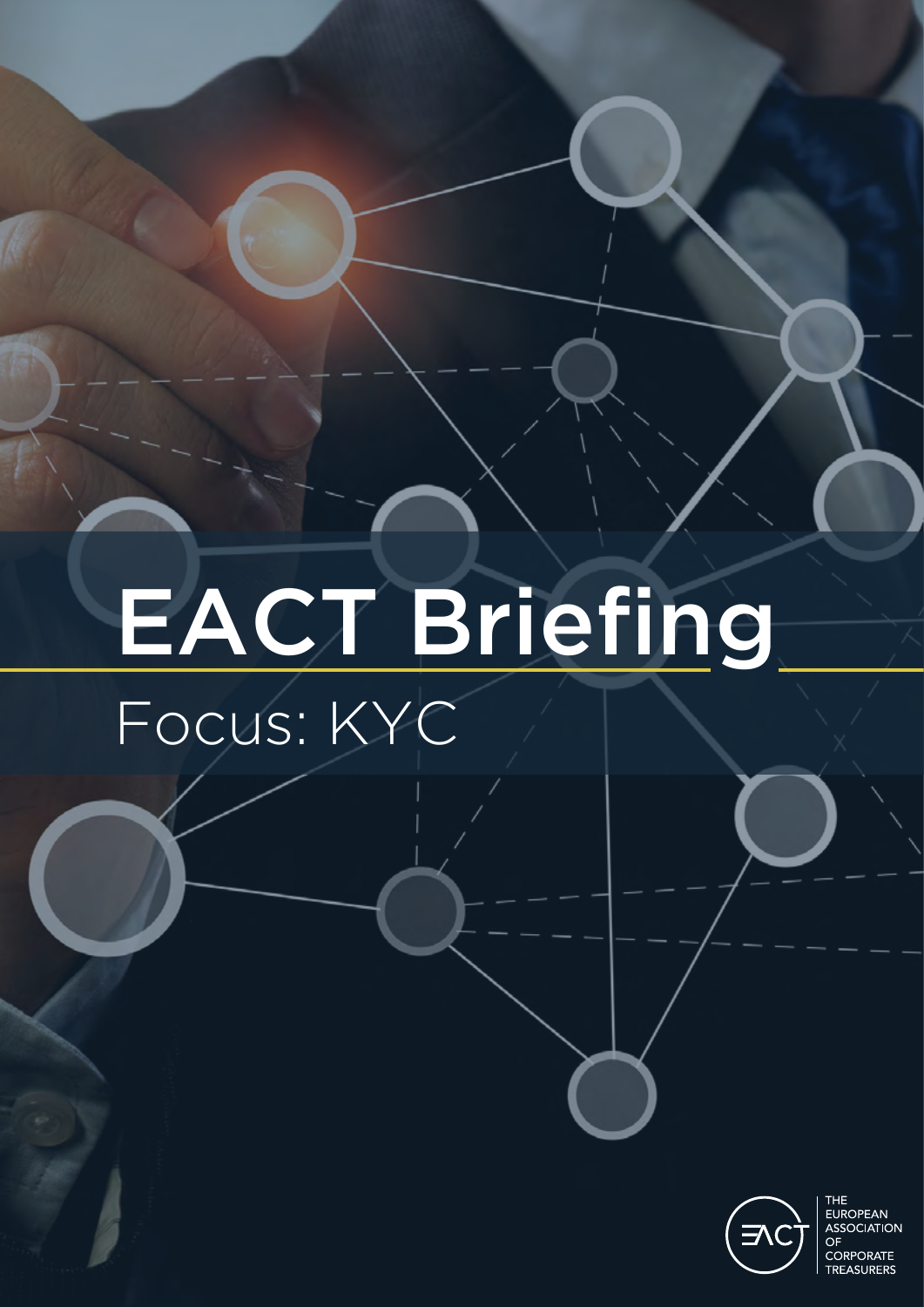## **SPOTLIGHT VOICES OF THE INDUSTRY**

#### **COMPLEXITY**

**« The complexity of KYC has increased dramatically during recent years.** » L. Grisot, Treasurer Ferrero

#### ADMINISTRATIVE BURDEN

**« KYC requirements have increased so much that they are now one of our main concerns when starting new business. Central KYC, accessible to all banks, would save significant time for corporates. »**

J. Geyer, Cargolux

#### VALUE DISTRACTION

**« While KYC is fundamental, banks should not take treasurers further away from value creation. »**

B. Defays, KCTG

#### STANDARDS

**« The Holy Grail of a standardized, automated KYC is still some way off. »** F. Masquelier, EACT Vice-Chairman

#### REDUNDANCY

**« The lack of harmonization implies significant work for corporations. »** B. Scholtissen, Aperam



BEFORE: AML CHECKS

NOW: TODAY'S REGULATION IS TOMORROW'S KYC



AVERAGE TIME SPENT PER WEEK ON KYC BY MNC TREASURY TEAMS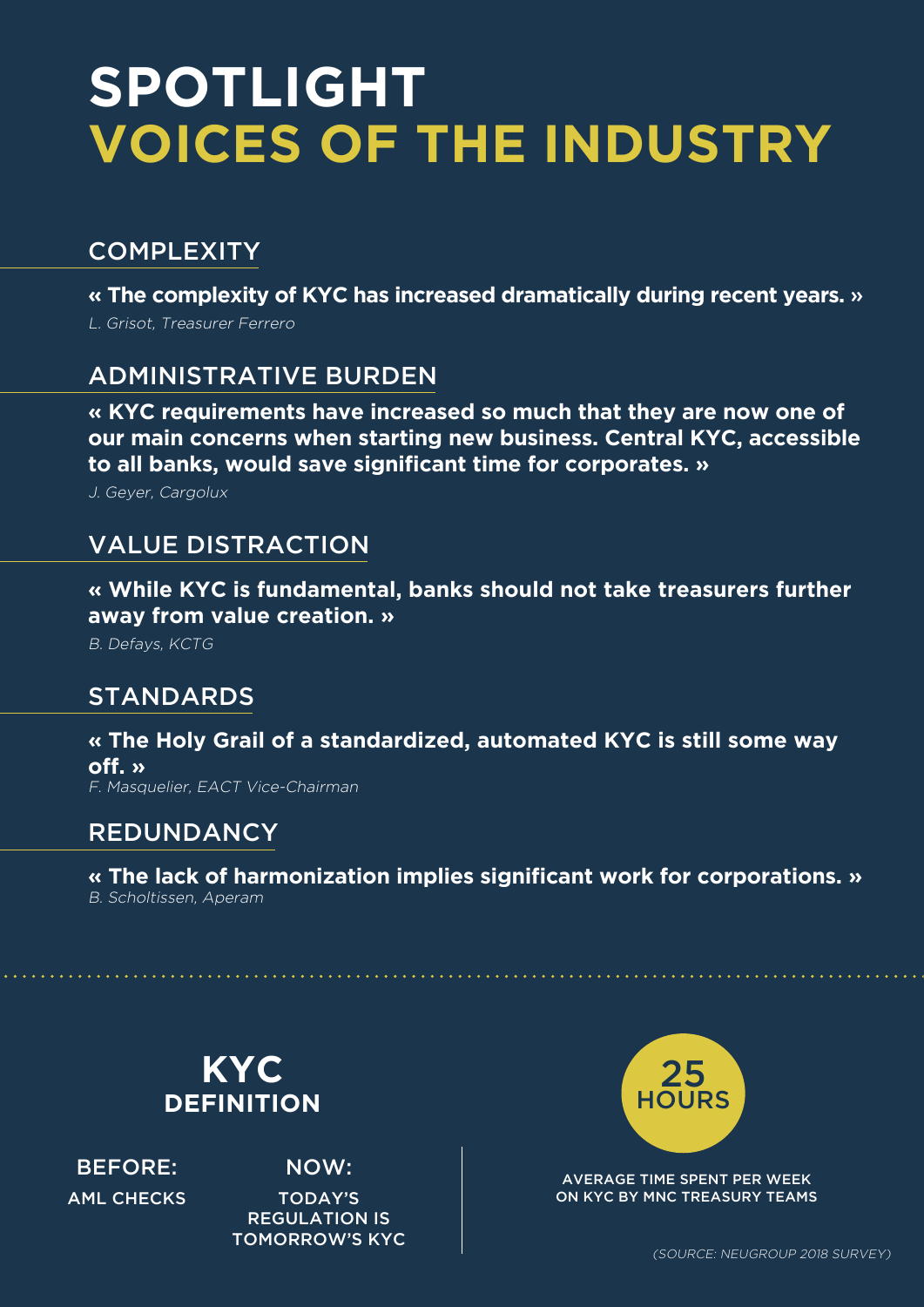**INTRODUC TION**

> « EACT, the European Association of Corporate Treasurers, representing 23 national associations of corporate treasurers has always been concerned by pain points faced by its members and solutions to remove them. KYC has become a serious concern for our members over recent years: it is increasingly complex to fulfil all unstructured and non-harmonized requests. In all recent surveys, KYC is listed as a top priority for corporates and its rising costs are a source of frustration. KYC consumes lots of time, resources and money. Central KYC registers or solutions, accessible by all banks and all corporates, would create significant savings. »

> > **Jean-Marc Servat,** Chairman EACT

« Banks try to alleviate some of the regulatory pressure on them by increasing the volume of KYC information they require from multinational companies. On average, large MNC's have around 10 bank relationships and for the largest 15 plus. Multiple banking relationships make the management of KYC documentation and data with financial counterparties more time consuming and complicated for corporates. Banks take longer to on-board corporate customers. One of the biggest impediments is the lack of common standards and comprehensive lists of required documents. You never know when your KYC process will end. »

> **François Masquelier,** Chairman of Luxembourg Corporate Treasury Association, ATEL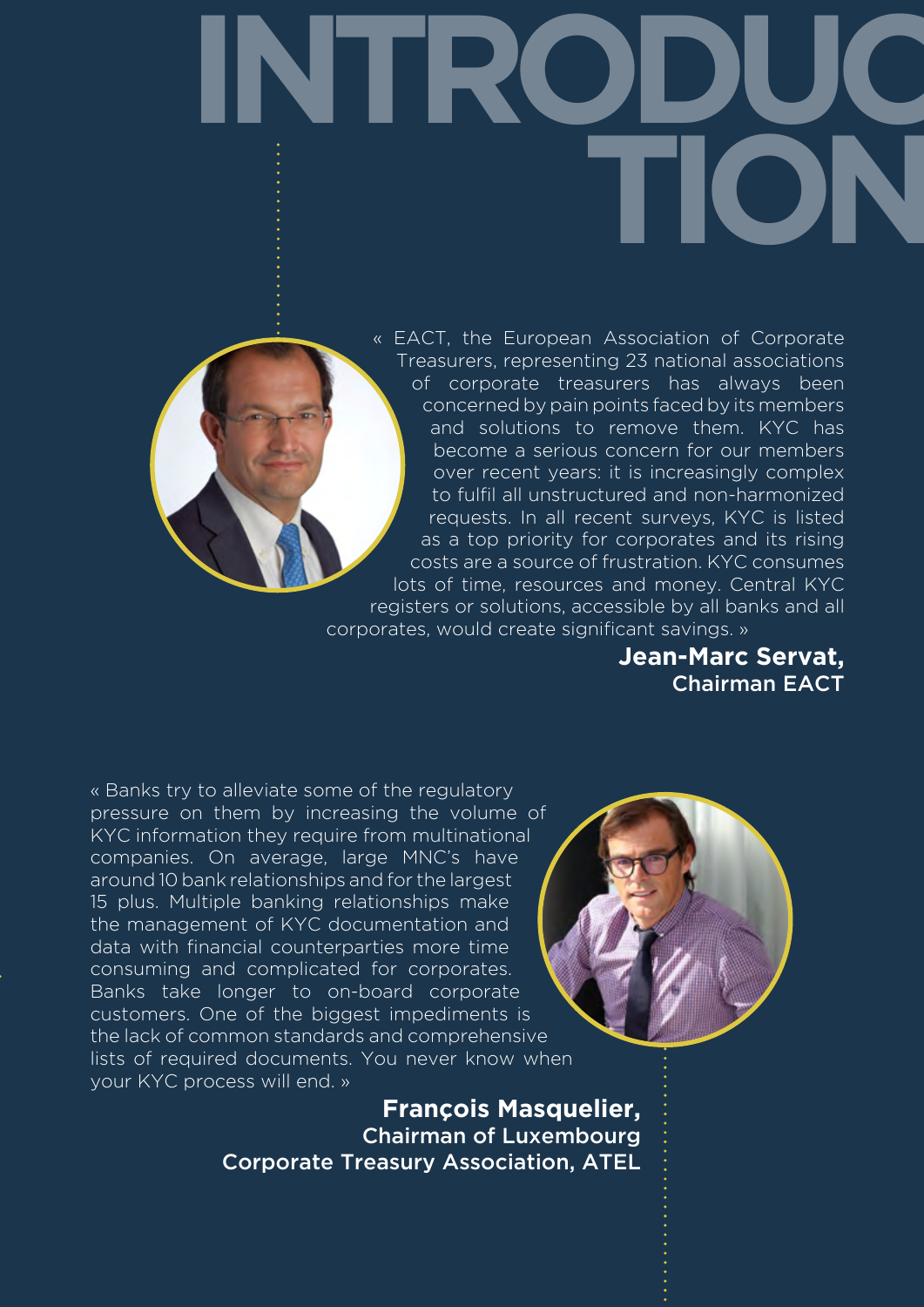

Several efforts have been made to standardize KYC across the industry, with limited effects. **Is it all about standards or is it about something else?** Here is a quick overview of the key issues experienced by corporate treasurers and their banks.



## TIME TO MANAGE KYC

From 2 months to never\* \*Sometimes it takes so long that the process is cancelled



Amount spent by corporate treasurers on KYC per account

Minimum amount spent by each Tier 1 bank annually on KYC



**POTENTIAL RISKS**

**compliance** Higher risks + Lack of audit trail

> **front office** Poor client experience

**operations** Inefficient workflows Higher costs

**legal** Lack of transparency

**it** Cybersercurity risks Downstream effects of unstructured data exchange Lack of scalability

**« Solving the KYC conundrum involves approaching the solution differently. »**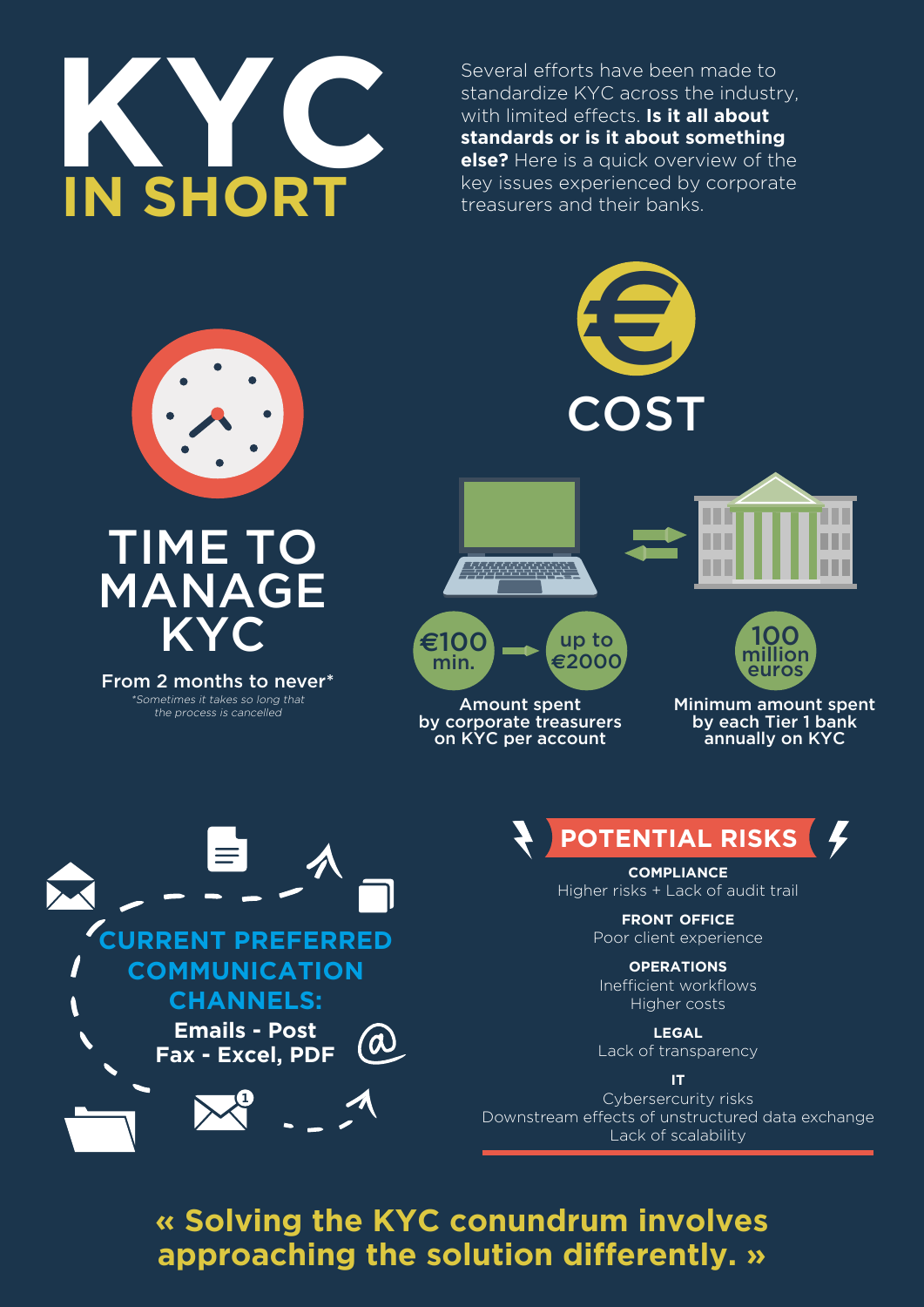

## **Dan Matthies (Bloomberg): solving KYC with data**

Dan Matthies, head of KYC at Bloomberg, says that technology can solve KYC information problems, helping firms avoid the costs, resources and delays that are incurred today.

#### **What is your analysis of the current KYC landscape?**

I see today that everyone focuses on the same thing: a standardization of processes. If you look at the way regulators in Singapore and Hong-Kong constantly need to differentiate themselves in order to preserve a competitive advantage, you quickly understand that there are so many obstacles to regulators, countries and banks to agree on standard processes. Around the world, standardization might simply prove impossible. No single bank can solve an industry-wide problem: it is too complex and would require enormous investment. My view is that a more constructive approach is to search for standardized data instead. This way, you can become 'process agnostic' and reach your goals while allowing all stakeholders to maintain their own specific requirements.

#### **How should KYC look in the future?**

I see one main transformation: the industry needs to shift from emails to automation. Having an army of people requesting tons of documents from corporate treasurers today is highly inefficient. In the future, corporate treasurers should only need to grant access to specific data stored in a secure place. We will switch from documents to data. One of the key benefits of this evolution is that multiple, static requests will become continuous flows. Machines will automatically distribute information to authorized parties depending on the rules that were introduced during the set-up. Updates will be made in real time everywhere and corporate treasurers will have total control over their data. Our experience over recent years in KYC has clearly shown that asset managers, for example, are willing to simplify their KYC experience. However, they also insist on remaining in control which is critical in the GDPR context: granting access to their data is far better than asking them to put it in a common basket.

« People focus on standardization of processes. I believe that the solution lies in standardizing data. »



Dan MATTHIES, Head of KYC, Bloomberg

#### **What benefits do you anticipate for corporate treasurers and banks?**

They will be relieved from the current burden and will be able to create value out of their own data. Banks will better serve corporate treasurers who will be able to extract critical information to drive their businesses. But to achieve this revolution, an essential factor is critical mass. At Bloomberg for example, we already have over 3,000 firms and 200 banks in our 'Entity Exchange' community, who are responsible for over 65,000. Solving the KYC conundrum is a journey. The sooner each firm starts their own, the faster the whole industry will realise the change that it's been seeking.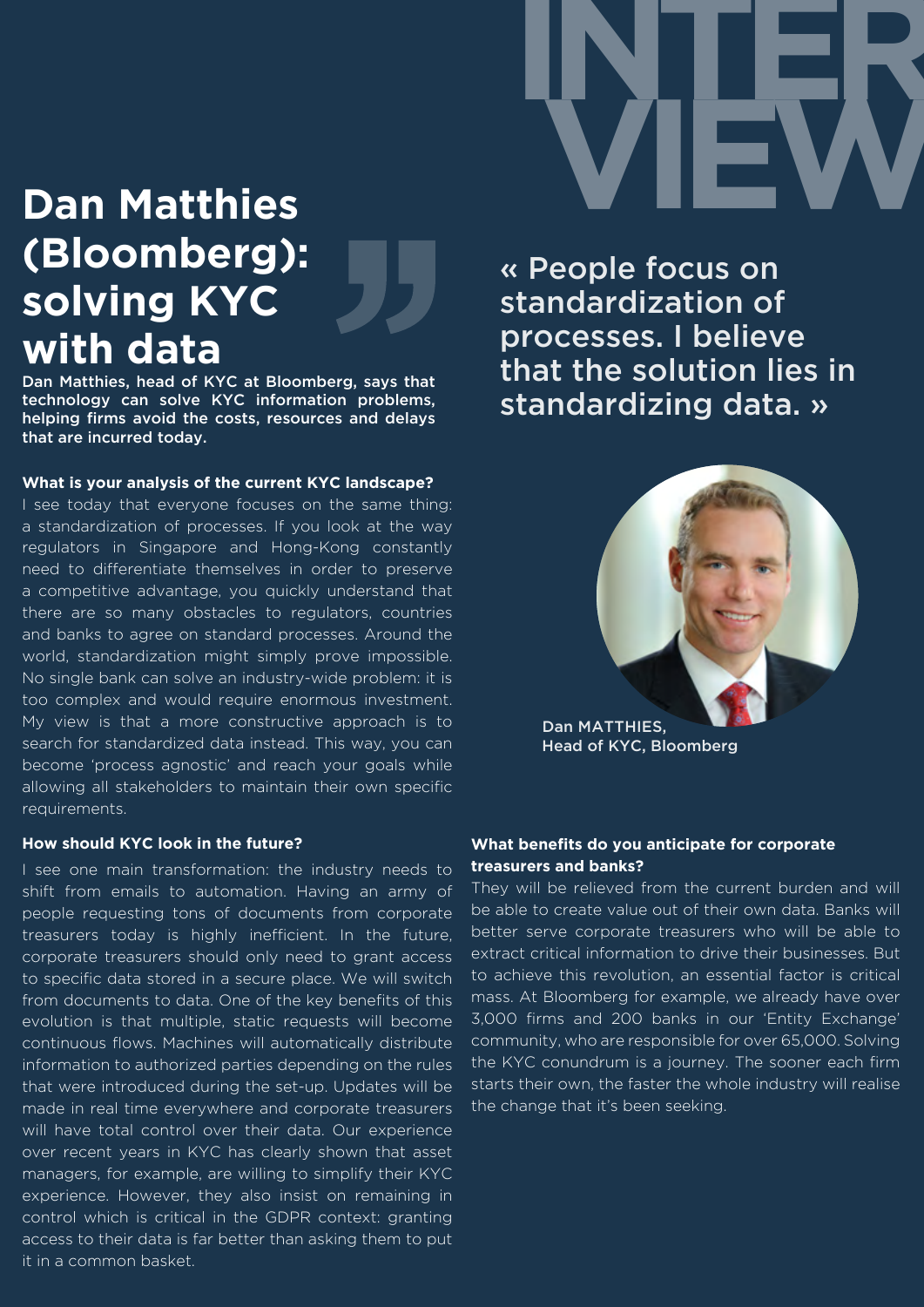# **AWAYS TAKE**

#### **CONTEXT**

Treasury agenda is often hijacked by regulatory topics requiring urgent attention. Corporate treasurers should invest more in KYC solutions.

- Multiple bank relationships have increased KYC burden KYC negatively impacts client experience.
- Opening new bank accounts takes more and more time
- KYC costs are increasing significantly as requirements inflate and are not standardized
- Data and documents are transferred via unsecured means implying high risks on sensitive pieces of information

#### **POTENTIAL SOLUTION TYPES**

- Proprietary solutions (e.g. within a same bank group for its customers across the world)
- National solutions (e.g. working groups in France and in Luxembourg on blockchain – DLT but limited to local banks)
- Global market infrastructure solution (e.g. SWIFT register for SWIFT users only)
- Independent and open to all solutions (e.g. Entity Exchange from Bloomberg)

#### **SMOOTHER AND MORE SECURED KYC PROCESS WILL CREATE VALUE**

A standardized, automated KYC solution covering all types of users would be fantastic. It remains for different reasons some way off. However, we have good reasons to remain optimistic as lots of initiatives are emerging. There is unfortunately no single, fit-all solution. There are many parallel initiatives, of which some seem promising and others more difficult to roll-out.

We treasurers have the duty to move and to adopt one or several of them rather than to keep complaining about unstoppable KYC compliance rules. No one knows what could be achieved within a reasonable time and at acceptable costs. Nevertheless no one can complain if he/she doesn't try to move things forward. I am convinced that if we succeed in developing a solution, even if not perfect, we will bring value to the community, create awareness and momentum, boost all other initiatives and eventually play our role as a treasury association in serving our members.

**By François Masquelier, Vice-Chairman of EACT, Treasurer RTL Group, Chairman of Luxembourg Corporate Treasury Association, ATEL**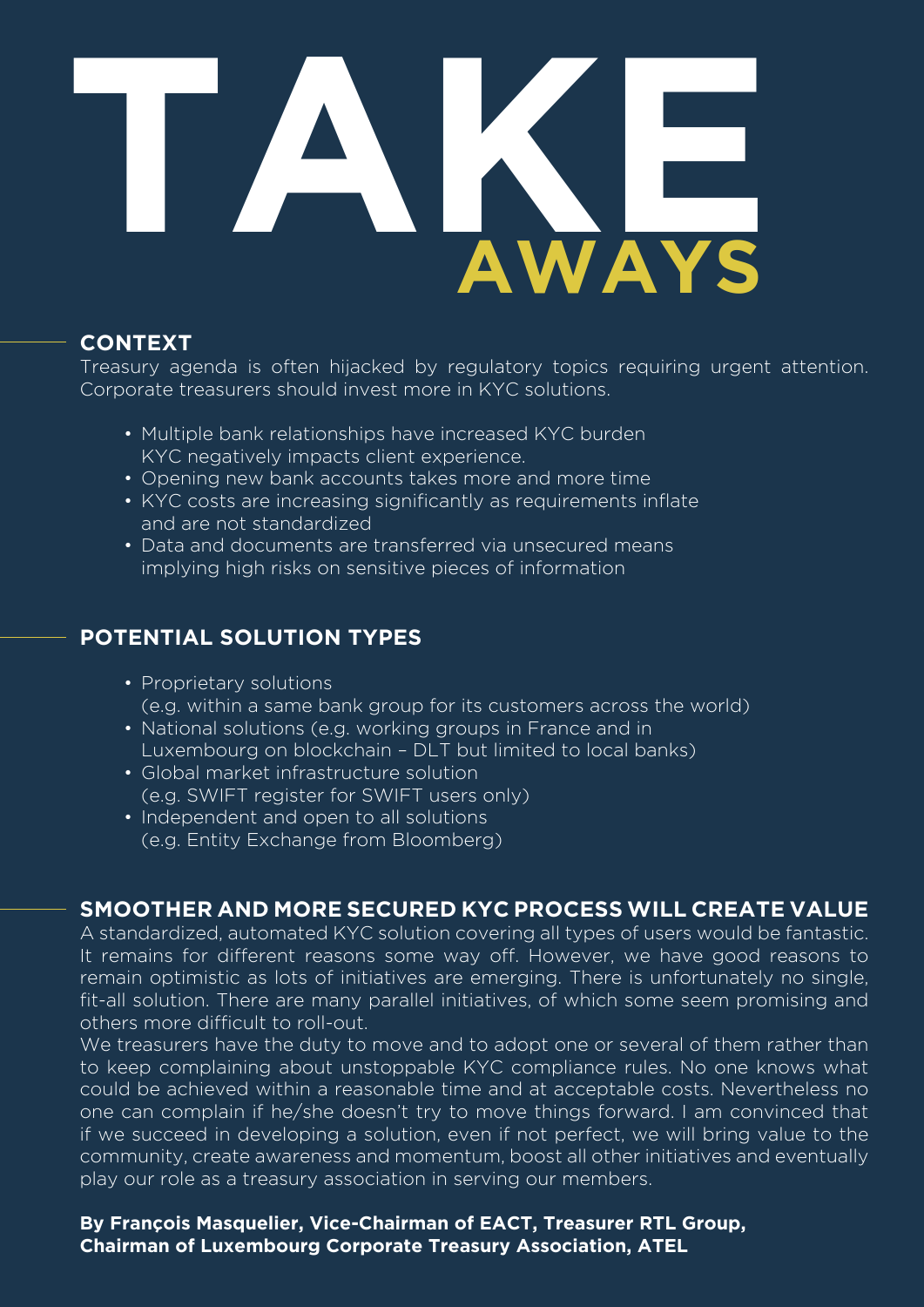## **IMPLEMENTATION STEPS**



**CONCLU**

**SION**

Across the world, regulators have demonstrated no mercy to financial institutions that violated the stringent new post-GFC compliance rules. Now they are promising to punish corporations that do not respect AML and KYC requirements. Perpetual KYC compliance remains, for many reasons explained above, one of the hottest topics in treasury mainly because of the administrative burden and difficulties it creates.

There are several initiatives and solutions (in process or already live). They are all good and not necessarily in competition. Depending on your size and your complexity or degree of sophistication, one or the other may be a better fit.

Corporate treasurers complain rightly about KYC constraints. However, we believe it is time for action and to adopt or test some of these existing solutions. If the buy-side waits for standardization from the sell-side or from regulators, things could remain complex for years. No one could claim which one(s) will be successful. But it is our duty as treasurers to at least test some solutions to get rid of some costs, administrative burden and to secure KYC data processing.